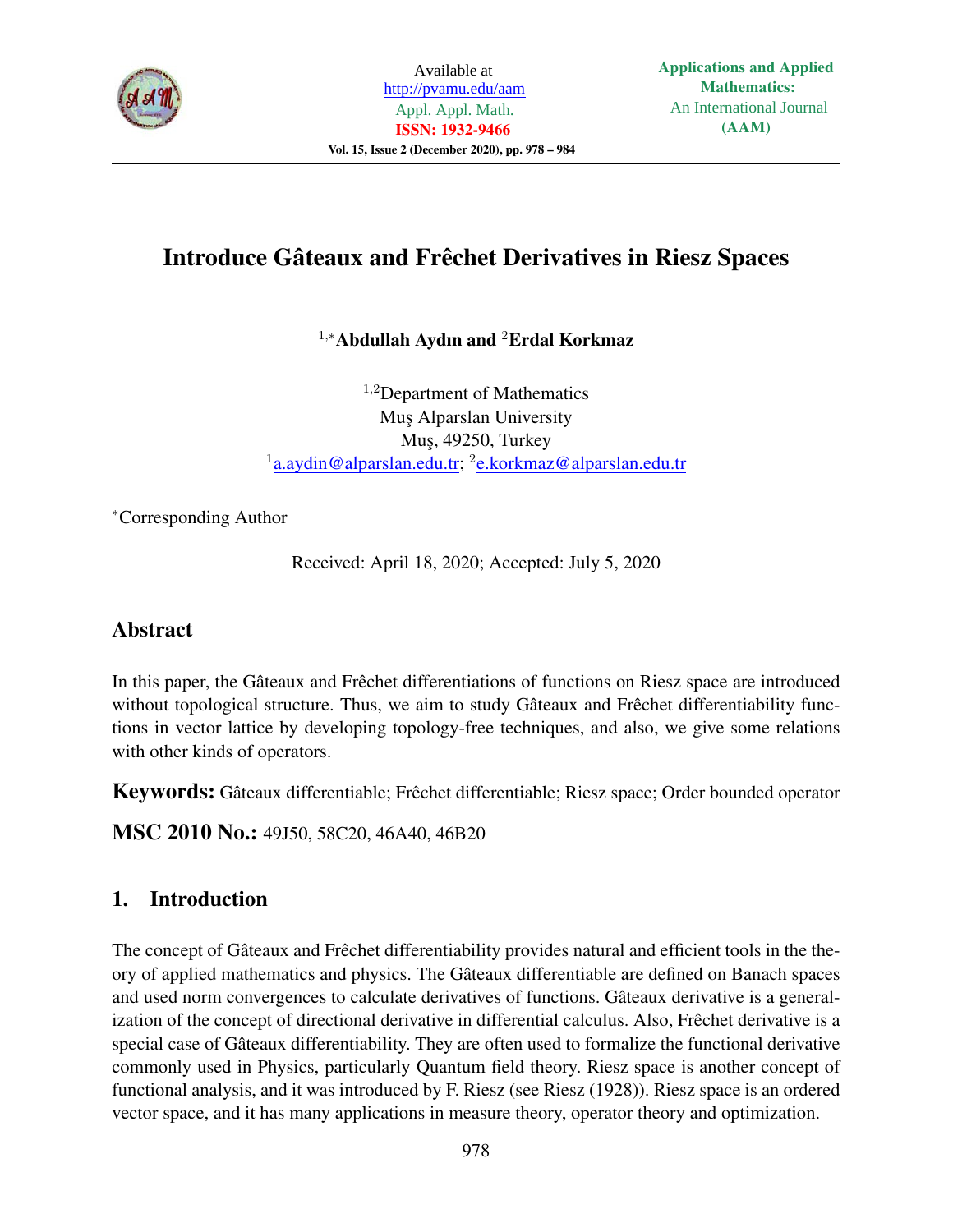This current paper aims to combine the notions of Gâteaux, Frêchet differentiabilities, and vector lattices. It is known that the order convergence in vector lattices is not topological in general. Nevertheless, via order convergence, the order continuous operator can be defined in vector lattices without using any topological structure. Thus, our purpose is to introduce and study Gâteaux and Frêchet differentiabilities functions in vector lattices by developing topology-free techniques. Moreover, we show the linear properties of the order differentiabilities (see Theorem 3.1), and also, we introduce a relation between the order convergence and the order differentiabilities (see Theorem 3.2).

### 2. Basic Properties of Vector Lattices

In this section, we present simple and basic notions from elementary Riesz spaces. First of all, we recall some of the basic concepts related to vector lattice. We refer the reader for more information on vector lattices (Abramovich and Aliprantis (2002), Abramovich and Aliprantis (2006), Luxemburg and Zaanen (1971), Zaanen (1983)), and for some applications (Aydın (2018), Aydın (2020a), Aydın (2020b), Aydın et al. (2018), Aydın et al. (2019), Hussain et al. (2019), Zada et al. (2018)).

#### Definition 2.1.

Let "≤" be an order relation (i.e., it is antisymmetric, reflexive and transitive) on a real-valued vector space E. Then, E is called an *ordered vector space* if it satisfies the following properties: (1) if  $x \leq y$  for any  $x, y \in E$  then,  $x + z \leq y + z$  for every  $z \in E$ , (2) if  $x \leq y$  for any  $x, y \in E$  then,  $\lambda x \leq \lambda y$  for every  $\lambda \in \mathbb{R}_+$ .

If, for any two vectors  $x, y \in E$ , the infimum and the supremum

$$
x \wedge y = \inf\{x, y\} \text{ and } x \vee y = \sup\{x, y\},
$$

exist in E then, the ordered vector space E is called *vector lattice* or *Riesz space*. A vector lattice E is called *Archimedean* whenever  $\frac{1}{n}x \downarrow 0$  holds in E for each  $x \in E_+$ . In this article, unless otherwise, all vector lattices are assumed to be real and Archimedean. For an element  $x$  in a vector lattice E, the *positive part*, *the negative*, and the *absolute value* of x are following, respectively,

$$
x^+ := x \vee 0
$$
,  $x^- := (-x) \vee 0$  and  $|x| := x \vee (-x)$ .

A vector lattice is called *order complete* if every nonempty bounded above subset has a supremum (or, every nonempty bounded below subset has an infimum). A given partially ordered set  $I$  is called *directed upward* (or, *directed downward*) if, for each  $a_1, a_2 \in I$ , there is another  $a \in I$ such that  $a \ge a_1$  and  $a \ge a_2$  (or,  $a \le a_1$  and  $a \le a_2$ ). A function from a directed set I into a set E is called *net* in E. The meaning of  $(x_{\alpha})_{\alpha \in I} \downarrow x$  in a vector lattice is both  $(x_{\alpha})_{\alpha \in I} \downarrow$  and  $\inf(x_\alpha)_{\alpha \in I} = x$ . Also, a net  $(x_\alpha)_{\alpha \in A}$  in a vector lattice E is called *order convergent* to  $x \in E$ , if

- (1) there exists another net  $(y_\beta)_{\beta \in B}$  satisfying  $y_\beta \downarrow 0$ ,
- (2) for any  $\beta \in B$ , there exists  $\alpha_{\beta} \in A$  such that  $|x_{\alpha} x| \leq y_{\beta}$  for all  $\alpha \geq \alpha_{\beta}$ .

In this case, we write  $x_{\alpha} \stackrel{\circ}{\rightarrow} x$ . On the other hand, the net  $(x_{\alpha})_{\alpha \in A}$  is called *relatively uniform convergent* to  $x \in E$  ( $x_{\alpha} \stackrel{\text{ru}}{\longrightarrow} x$ , for short) if there exists  $u \in E_{+}$ , such that, for any  $n \in \mathbb{N}$ ,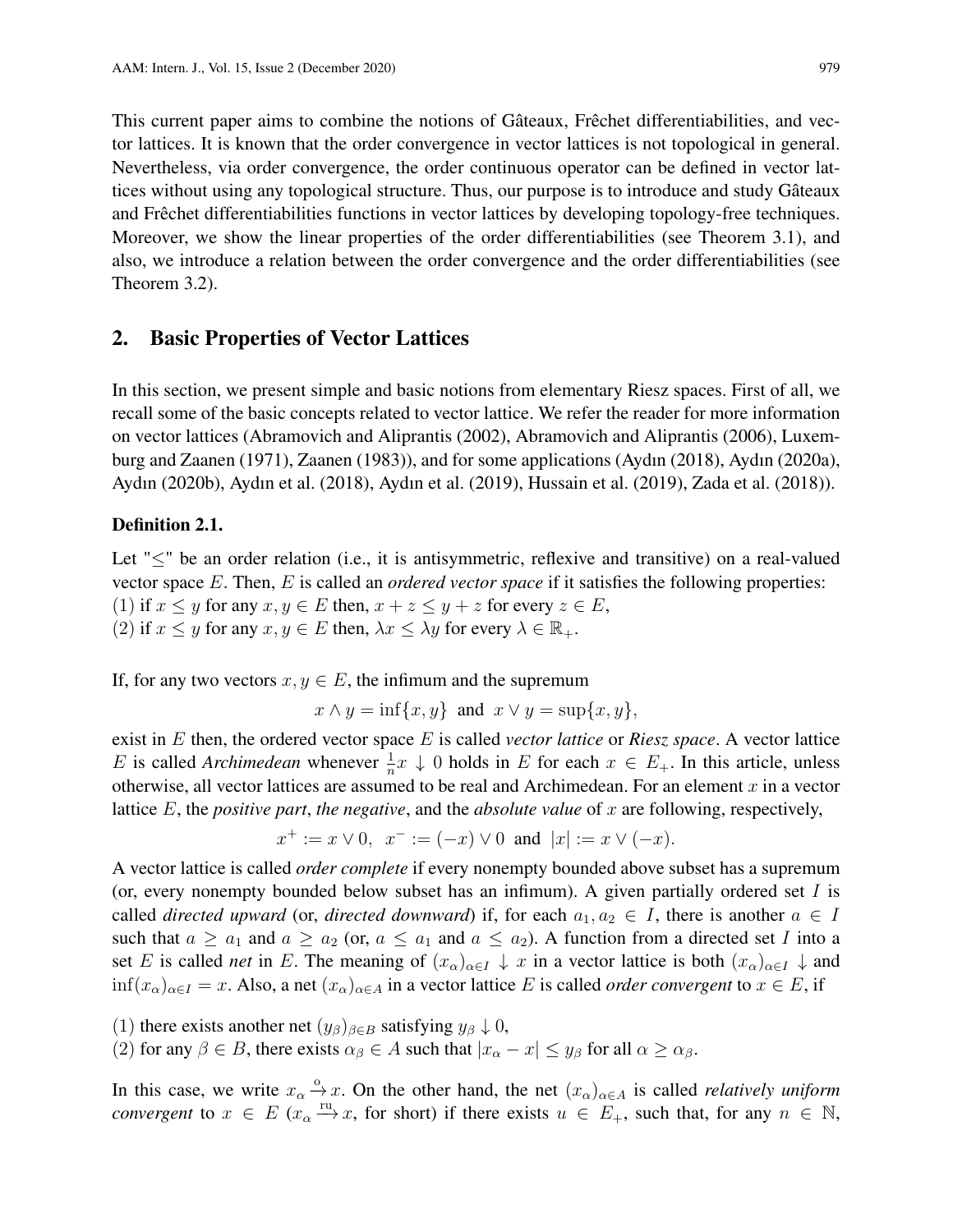there exists  $\alpha_n$  such that  $|x_\alpha - x| \leq \frac{1}{n}u$  for all  $\alpha \geq \alpha_n$ . For Archimedean Riesz spaces, the ruconvergence implies the order convergence; see, for example, Theorem  $16.2(i)$  (Luxemburg and Zaanen (1971)).

Recall that a subset B in a topological vector space is called *topological bounded* if, for every zero neighborhood U, there is a positive scalar  $\lambda > 0$  such that  $B \subseteq \lambda U$ . On the other hand, an *order interval* defined by  $[-a, a] = \{x \in E : -a \le x \le a\}$  for a positive element a (i.e.,  $0 \le a$ ) in a vector lattice E. Moreover, if any subset in  $E$  is included in an order interval then, it is called *order bounded*. Moreover, a map T between two vector spaces is called *operator* if it is linear. An operator  $T : E \to F$  between two ordered vector spaces is called *positive* if  $T(x) \geq 0$  for all  $x \geq 0$ . An *order bounded operator* between vector lattices sends order bounded subsets to order bounded subsets. Moreover, an operator between vector lattices is called *order continuous* if  $x_{\alpha} \xrightarrow{\circ} 0$  implies  $T(x_{\alpha}) \xrightarrow{\circ} 0$ .

Recall that a norm  $\|\cdot\|$  on a vector lattice is called a *lattice norm* if  $|x| \le |y|$  implies  $\|x\| \le \|y\|$ . In addition, a lattice norm on a vector lattice is said to be *order continuous* whenever  $x_{\alpha} \downarrow 0$  implies  $||x_\alpha|| \downarrow 0$ . A vector lattice with a lattice norm is called *normed vector lattice* or *normed Riesz space*. Moreover, a normed vector lattice referred to as a *Banach lattice* whenever it is norm complete. Examples of Banach lattices with order continuous norms are provided by the classical  $c_0$ ,  $\ell_p$  and  $L_p(\mu)$ -spaces, where  $1 \leq p < \infty$ .

### 3. The Order Differentiability

We begin with standard definitions of Gâteaux and Frêchet derivative functions from an open subset in a Banach space into another Banach space. A function  $f: U \subseteq X \to Y$  is said to be *Gâteaux differentiable* at  $x_0 \in U$  if there is a bounded linear operator  $T : X \to Y$  such that

$$
T_{x_0}(u) = \lim_{t \to 0} \frac{\left(f(x_0 + tu) - f(x_0)\right)}{t} \tag{1}
$$

for every  $u \in X$ . Then, T is said to be *the Gâteaux derivative* of f at  $x_0$ , and also, it is denoted by  $D_f(x_0)$ ; for much more detail, see Benyamini and Lindenstrauss (2000), Hale (2009), and Lasalle (1968). If, for any fixed  $u \in X$ , the limit

$$
f'(u, x_0) = \lim_{t \to 0} \frac{(f(x_0 + tu) - f(x_0))}{t},
$$

exists, then, it said that f has a directional derivative at  $x_0$  in the direction u. Hence, f is Gâteaux differentiable at  $x_0$  if and only if all directional derivatives exist and they form a bounded linear operator on u. Moreover, if the limit  $(1)$  is *uniform* then, the operator T is called the Frêchet derivative of  $f$  at  $x_0$ . The following notion is motivated by the above definitions, and it is developed by topology-free techniques.

### Definition 3.1.

Let E and F be two vector lattices and  $[-a, a]$  be an order interval for a positive element  $a \in E_+$ . A function f from the interval [−a, a] to F is said to be *order Gâteaux differentiable function* at a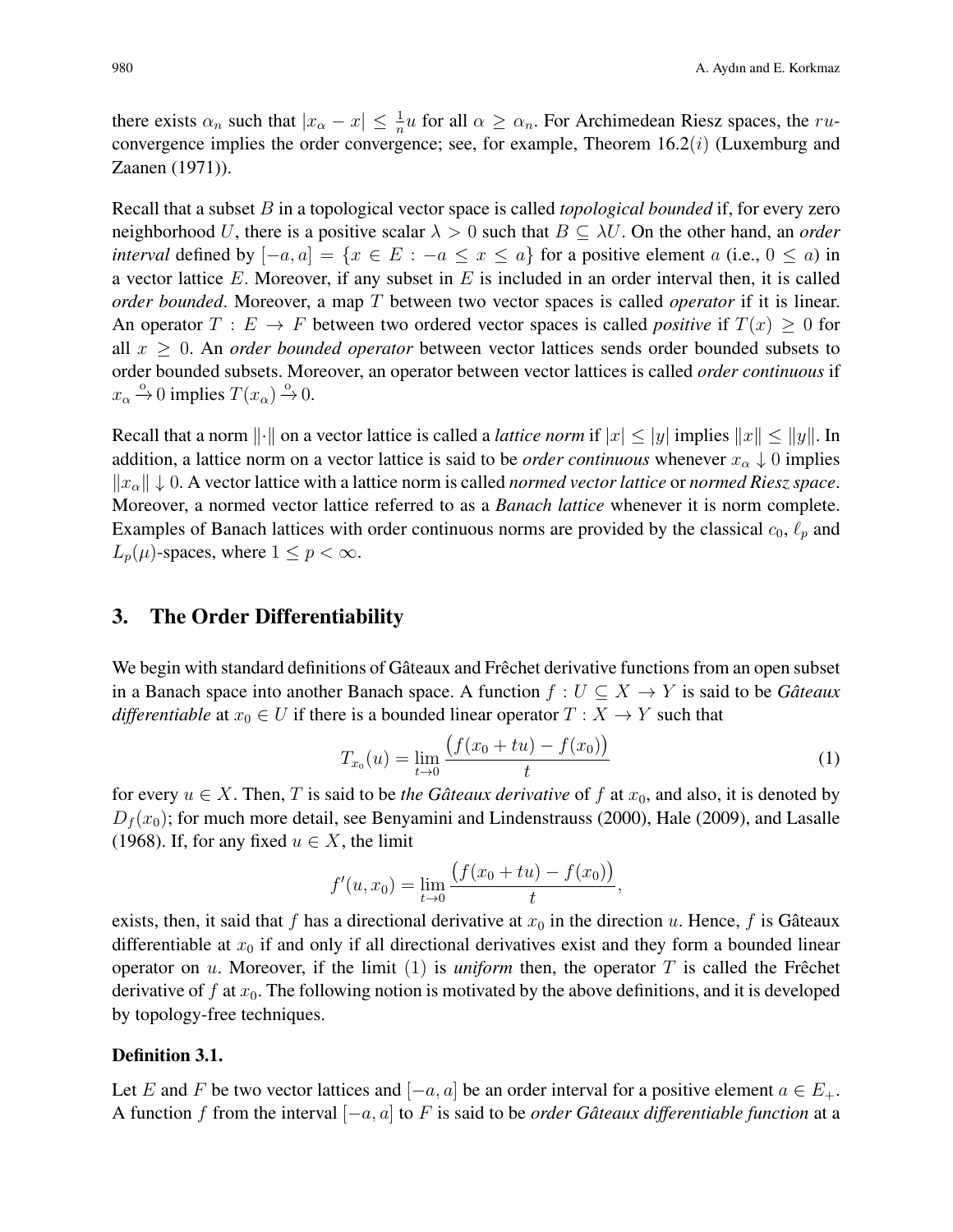vector  $e \in [-a, a]$  if there exists an order bounded operator  $T : E \to F$  such that

$$
z_{\alpha}\bigg(f(e+t_{\alpha}u)-f(e)\bigg) \xrightarrow{\mathrm{o}} T(u),\tag{2}
$$

for all  $u \in E$  whenever  $t_{\alpha} \to 0$  in  $\mathbb{R}$ ,  $z_{\alpha} = 1/t_{\alpha}$ , and  $t_{\alpha} \neq 0$  for all scalar  $\alpha$ .

Therefore, T is said to be *the order Gâteaux derivative* of f at e and it is abbreviated as  $OD_{G_f}(e)$ . If the order Gâteaux derivative exists then, it is unique because the order limit is unique whenever it exists.

If we take the convergence in (2) as a relatively uniform converge instead of the order convergence then, the function f is said to be *order Frĉchet differentiable function* at a vector  $e \in [-a, a]$ . Thus, T is said to be *the order Frêchet derivative* of f at e, and also, it is abbreviated as  $OD_{F_f}(e)$ .

Since the ru-convergence implies the order convergence in Archimedean Riesz spaces, the order Gâteaux differentiable implies the order Frêchet differentiable whenever  $F$  is taken as an Archimedean Riesz spaces in Definition 3.1.

## Remark 3.1.

The norm convergence does not necessarily imply the order convergence, and similarly, it also does not imply relatively uniform convergence. By the way, the Gâteaux or Frêchet differentiables do not imply the order Gâteaux or the order Frêchet differentiable in general; see Example 100.3. (Zaanen (1983)).

To show that the Gâteaux or Frêchet differentiable implies the order version of them is not easy. Consider an atomic order continuous Banach lattice. Then, the norm convergence implies order convergence; see, for example, Lemma 5.1. (Deng at el. (2017)). However, the norm boundedness of an operator does not imply the order boundedness of it, and so, the existence of Gâteaux or Frêchet derivative of a function does not imply the existence of the order version of it, yet.

For the partial converse case of Remark 3.1, we give the following observations.

## Example 3.1.

On order continuous Banach lattices, the order Gâteaux differentiability implies the Gâteaux differentiability because every order bounded operator is norm bounded; see for example Theorem 1.31 (Abramovich and Aliprantis (2002)).

## Example 3.2.

Take  $E = F = \mathbb{R}$ . If we choose  $u = 1$  then, the order Gâteaux differentiability of a function implies the classical differentiability on  $\mathbb R$  because the order convergence on  $\mathbb R$  is classical topological convergence on it.

In the following work, we prove that the order Gâteaux differentiable is linear.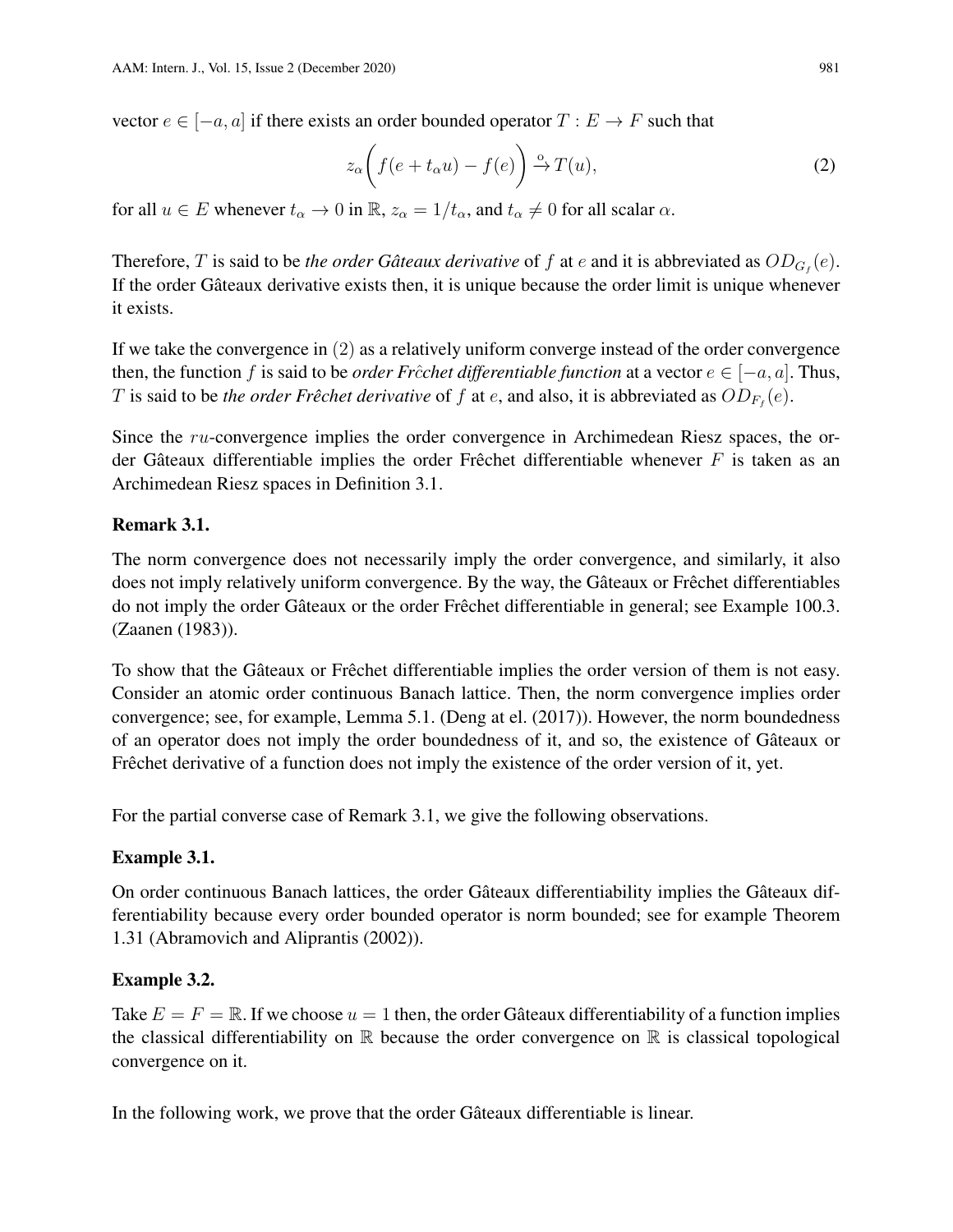### Theorem 3.1.

Let E and F be vector lattices, and  $f, g : [-a, a] \subseteq E \rightarrow F$  be order Gâteaux differentiable functions. Then,  $\lambda f + \beta g$  is also an order Gâteaux differentiable for all  $\lambda, \beta \in \mathbb{R}$ .

#### *Proof:*

Assume f and g are order Gâteaux differentiable functions at  $e \in [-a, a]$ . Then, there exist order bounded operators  $T_1$ ,  $T_2$  from E to F such that

$$
z_{\alpha}(f(e+t_{\alpha}u)-f(e)) \stackrel{\circ}{\rightarrow} T_1(u),
$$

and also,

$$
z_{\alpha}(g(e+t_{\alpha}u)-g(e)) \stackrel{\circ}{\rightarrow} T_2(u),
$$

holds for each  $u \in E$  whenever  $t_{\alpha} \to 0$ ,  $z_{\alpha} = 1/t_{\alpha}$ , and  $t_{\alpha} \neq 0$  for all scalar  $\alpha$ . Fix  $u \in E$  and  $\alpha, \beta \in \mathbb{R}$ . Take arbitrary net  $(t_{\alpha})$  that satisfies the above conditions.

Now, it follows from the following inequality

$$
\begin{aligned} \left| z_{\alpha} \left[ (\lambda f + \beta g) \left( e + t_{\alpha} u \right) - (\lambda f + \beta g)(e) \right] - (T_1 - T_2)(u) \right| \\ &\leq \left| z_{\alpha} \left[ \lambda f(e + t_{\alpha} u) - \lambda f(e) \right] - T_1(u) \right| \\ &+ \left| z_{\alpha} \left[ \beta g(e + t_{\alpha} u) - \beta g(e) \right] - T_2(u) \right|, \end{aligned}
$$

that  $\lambda f + \beta g$  is order Gâteaux differentiable, and  $OD_{G_{\lambda f + \beta g}}(e) = OD_{G_{\lambda f}}(e) + OD_{G_{\beta g}}(e)$ .

Similar to Theorem 3.1, one can show the linearity for the order Frêchet differentiability.

### Remark 3.2.

We can observe that if a function q is order Gâteaux differentiable at  $e$ , and another function f is order continuous then,  $f \circ q$  is order Gâteaux differentiable at e. Similarly, if a function q is order Frêchet differentiable at e, and f is relatively uniform continuous then,  $f \circ q$  is order Frêchet differentiable at e.

#### Definition 3.2.

Let  $f : E \to F$  be a map between Riesz spaces. Then, f is called *order Lipschits* if there exists a positive scalar  $\lambda$  such that  $|f(x) - f(y)| \leq \lambda |x - y|$  for all  $x, y \in E$ .

Moreover,  $L_o(f) := \inf \{ \lambda : \lambda \geq 0 \text{ and } |f(x) - f(y)| \leq \lambda |x - y| \text{ for all } x, y \in E \}$  is called the *order Lipschitz constant* of f. On the other hand, it can be observed that the order Lipschitzness implies the Lipschitz on normed vector lattices. It is well known that the differentiability of  $f$  at  $g(e)$  is not sufficient for the differentiability of  $f \circ g$ , but it is sufficient if f is Lipschitz; see page 84 (Benyamini and Lindenstrauss (2000)). Thus, we can obtain that the order Lipschitzness of  $f$  is enough for the differentiability of  $f \circ q$ .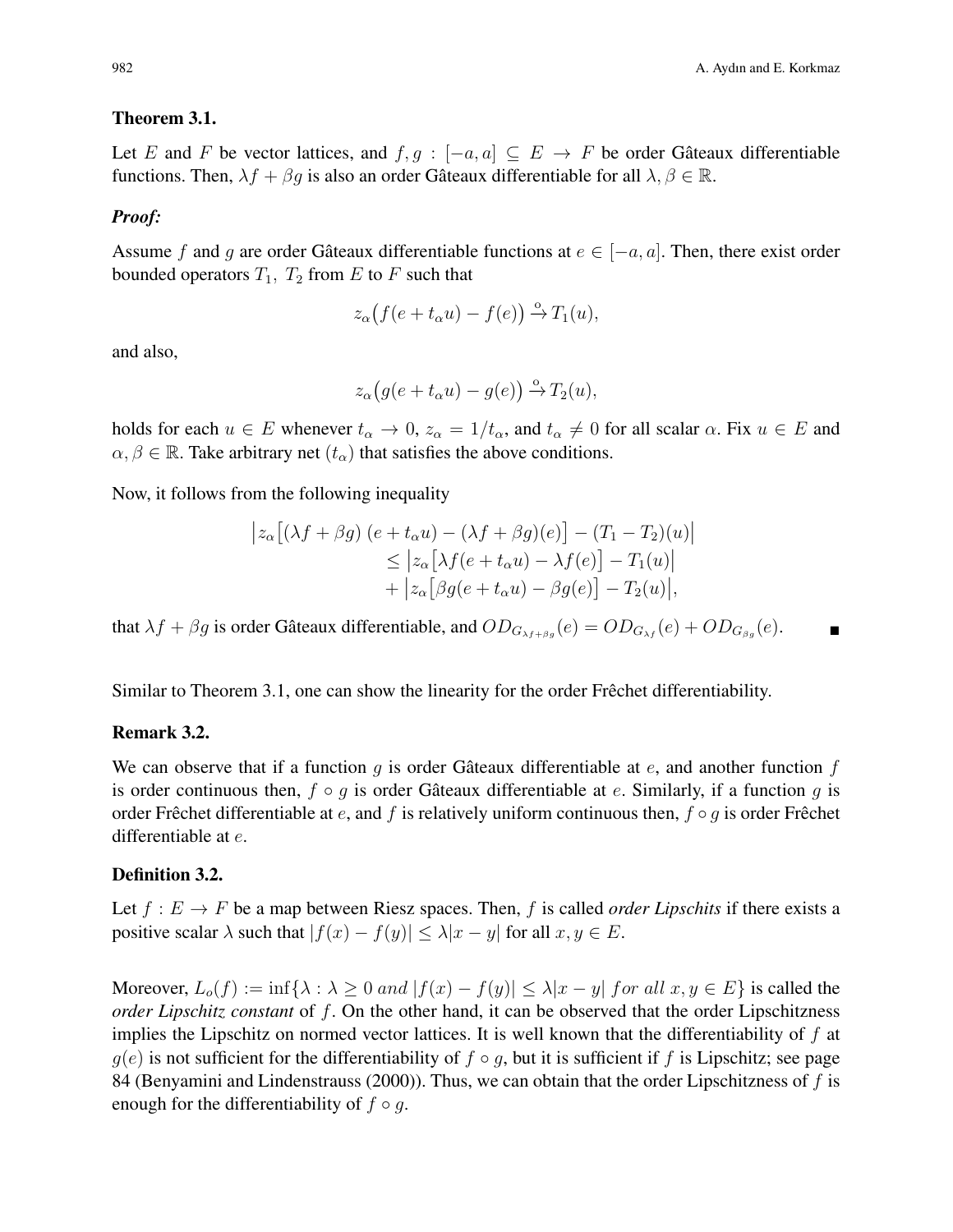### Theorem 3.2.

If a function  $f : [-a, a] \subseteq E \rightarrow F$  is order Gâteaux differentiable at e in an order interval  $[-a, a]$ then, f is also order Frêchet differentiable at e whenever there exists a sequence  $0 \leq \lambda \uparrow < \infty$  in R such that  $\lambda_n x_n \xrightarrow{\circ} 0$  for every sequence  $(x_n) \xrightarrow{\circ} 0$  in F.

#### *Proof:*

Suppose that f is order Gâteaux differentiable function at  $e$ . Thus, there is an order bounded operator  $T: E \to F$  such that  $z_\alpha(f(e + t_\alpha u) - f(e)) \xrightarrow{\text{ru}} T(u)$  for all  $u \in E$  whenever  $t_\alpha \to 0$  in R,  $z_{\alpha} = 1/t_{\alpha}$ , and  $t_{\alpha} \neq 0$  for all scalar  $\alpha$ . Now, by applying Theorem 16.3 (Luxemburg and Zaanen (1971)), we can obtain  $z_{\alpha}(f(e + t_{\alpha}u) - f(e)) \stackrel{\circ}{\rightarrow} T(u)$  for all  $u \in E$ . Therefore, we obtain the desired result.

## 4. Conclusion

In general, the Gâteaux and Frêchet differentiability are defined on Banach spaces with respect to the norm topology. However, in this paper, we use the order relation and order convergence on vector lattice to introduce both Gâteaux and Frêchet differentiability functions in vector lattice by developing topology-free techniques under the names order Gâteaux and order Frêchet differentiabilities. Also, we get some relationt with order and standard differentiabilities.

### REFERENCES

- Abramovich, Y. A. and Aliprantis, C. D. (2002). *An Invitation to Operator Theory*, American Mathematical Society, Rhode Island.
- Abramovich, Y. A. and Aliprantis, C. D. (2006). *Positive Operators*, Springer, Netherlands.
- Aydın, A. (2018). Topological algebras of bounded operators with locally solid Riesz spaces, Erzincan University Journal of Science and Technology, Vol. 11, No. 3, pp. 543-549.
- Aydın, A. (2020a). Multiplicative order convergence in f-algebras, Hacettepe Journal of Mathematics and Statistics, Vol. 49, No. 3, pp. 998-1005.
- Aydın, A. (2020b). The statistically unbounded  $\tau$ -convergence on locally solid Riesz spaces, Turkish Journal of Mathematics, Vol. 44. No. 3, pp. 949-956
- Aydın, A., Emelyanov, E. Y., Erkurşun, N. Ö. and Marabeh, M. A. A. (2019). Unbounded  $p$ convergence in lattice-normed vector lattices, Siberian Advances in Mathematics, Vol. 29, No. 3, pp. 153-181.
- Aydın, A., Gül, H. and Gorokhova, S. G. (2018). Nonstandard hulls of lattice-normed ordered vector spaces, Turkish Journal of Mathematics, Vol. 42, No. 1, pp. 155-163.
- Benyamini, Y. and Lindenstrauss, J. (2000). *Geometric Nonlinear Functional Analysis*, Colloquium Publications, Rhode Island.